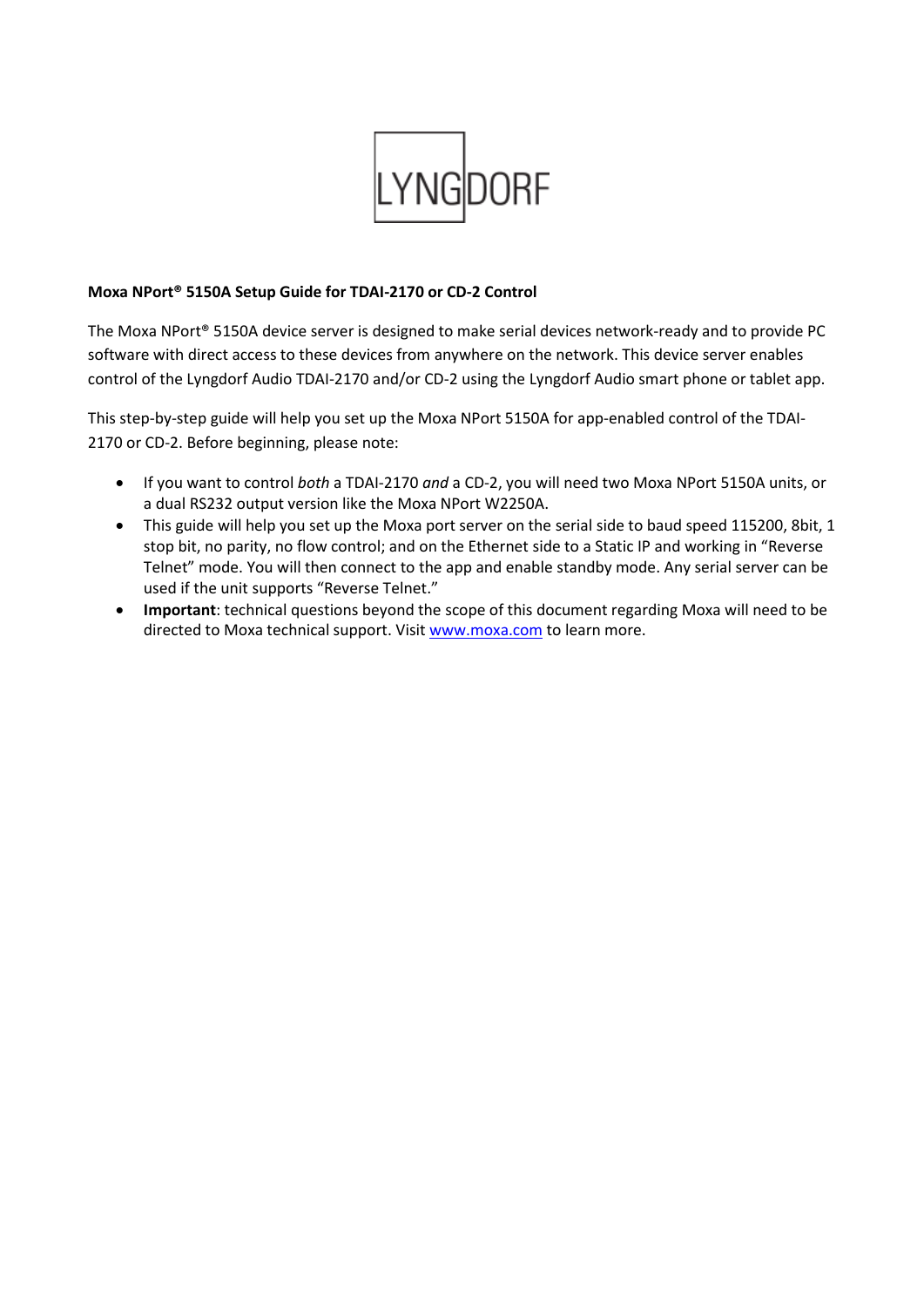## **Setup Guide**

1. Connect the Moxa port server and TDAI-2170 as indicated on this diagram:



RS232 is an analog serial control interface for connecting to a device (example: can be found on stationary computers for connecting to printers).

The cable required for the connection is a RJ12/DB9 connector. This connector can be purchased on [www.lyngdorf.com](http://www.lyngdorf.com/) A detailed description of serial commands can be found on the download page of [www.lyngdorf.com.](http://www.lyngdorf.com/)



2. Follow the Moxa quick installation guide and install the NPort administration suite from the CD that came with the Moxa device.

| 3. After successful installation, open the program "NPort Administrator." |  |
|---------------------------------------------------------------------------|--|
|---------------------------------------------------------------------------|--|

| ≝<br>盘<br>譶<br>Search Search IP Locate Configure                                                            | 鲎                                 | 图           | 具<br>Web           |            |             |        |  |
|-------------------------------------------------------------------------------------------------------------|-----------------------------------|-------------|--------------------|------------|-------------|--------|--|
| <b>Function</b>                                                                                             | <b>Configuration - 0 NPort(s)</b> |             |                    |            |             |        |  |
| <b>⊟-</b> NPort<br>Configuration<br>Monitor<br>Port Monitor<br><b>IN COM Mapping</b><br>ि IP Address Report | No.<br>Î                          | Model       | <b>MAC Address</b> | IP Address | Server Name | Status |  |
|                                                                                                             | $\leftarrow$                      |             | Ш                  |            |             | b.     |  |
| Message Log - 0   Monitor Log - 0                                                                           |                                   |             |                    |            |             |        |  |
| Time<br>No                                                                                                  |                                   | Description |                    |            |             |        |  |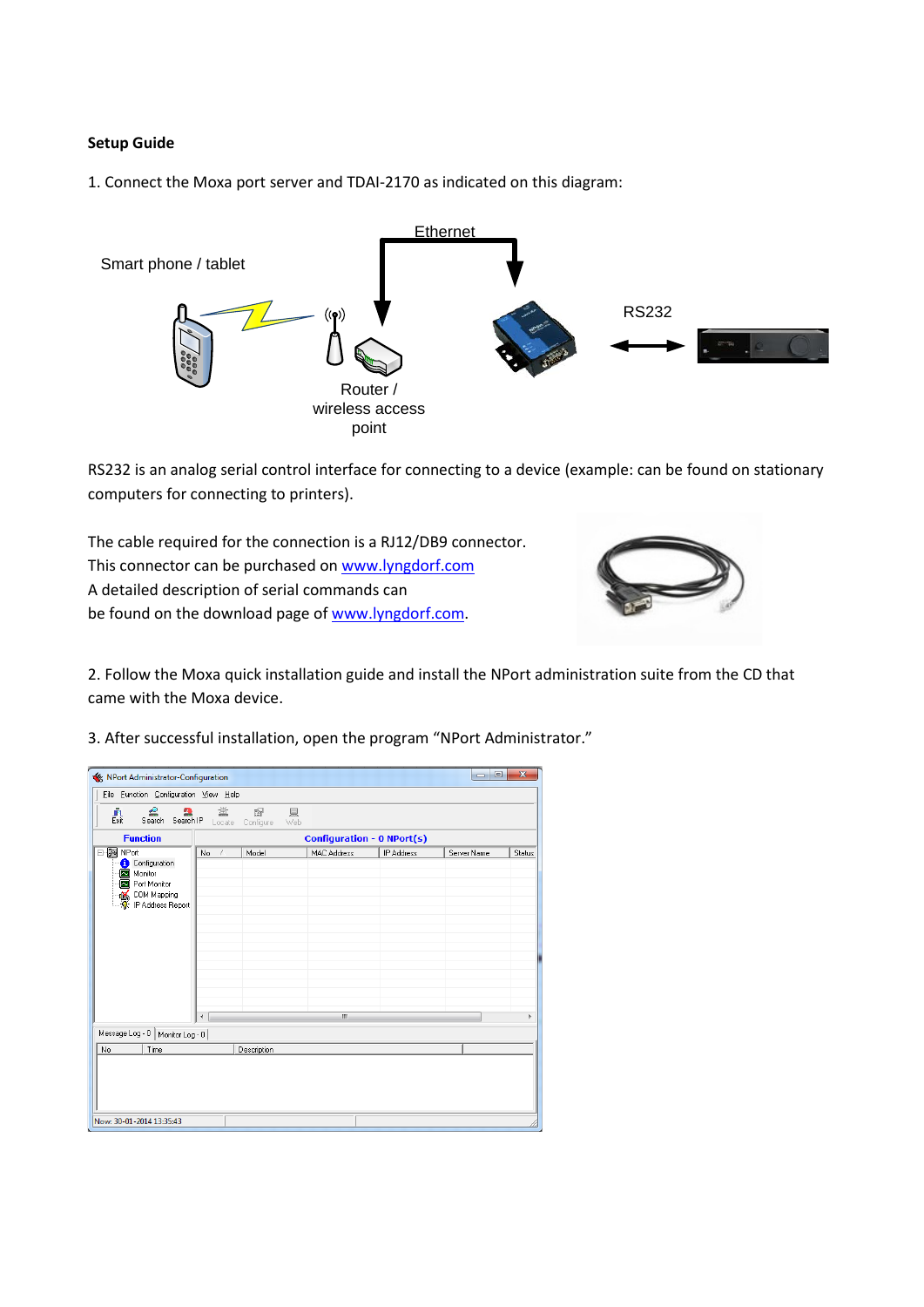4. Click "Search" and you should find the Moxa device on the network. Mark the device, right-click, and select "Web." A web browser should now open to enable device setup.

| NPort Administrator-Configuration                                                             |              |                    |                                                |                                                                                                                                                                     | $\Box$<br>$\qquad \qquad \blacksquare$ | $\overline{\mathbf{x}}$ |  |  |
|-----------------------------------------------------------------------------------------------|--------------|--------------------|------------------------------------------------|---------------------------------------------------------------------------------------------------------------------------------------------------------------------|----------------------------------------|-------------------------|--|--|
| File Function Configuration View Help                                                         |              |                    |                                                |                                                                                                                                                                     |                                        |                         |  |  |
| 堂<br>≝<br>图<br>益<br>Ĵ1.<br>昜<br>Search Search IP Locate<br>Exit<br>Configure                  |              |                    |                                                |                                                                                                                                                                     |                                        |                         |  |  |
| <b>Function</b><br><b>Configuration - 1 NPort(s)</b>                                          |              |                    |                                                |                                                                                                                                                                     |                                        |                         |  |  |
| <b>⊟-</b> NPort                                                                               | No<br>-7     | Model              | <b>MAC Address</b>                             | IP Address                                                                                                                                                          | Server Name                            | Status                  |  |  |
| Configuration<br>Monitor<br>Port Monitor<br>◚<br>COM Mapping<br>Œ.<br>IP Address Report<br>÷. |              | <b>NPort 5150A</b> | 00:90:E8:3/<br>ఆ<br>Ω<br>鲎<br>已<br>图<br>圓<br>₽ | Broadcast Search<br>Specify by IP Address<br>Locate<br>Unlock<br>Configure<br>Web<br>Upgrade Firmware<br><b>Export Configuration</b><br><b>Import Configuration</b> | 5150A 2881                             |                         |  |  |
|                                                                                               | $\leftarrow$ |                    | m                                              | Assign IP Address                                                                                                                                                   |                                        | k                       |  |  |
| Message Log - 1   Monitor Log - 0                                                             |              |                    |                                                |                                                                                                                                                                     |                                        |                         |  |  |
| Time<br>No                                                                                    |              | Description        |                                                |                                                                                                                                                                     |                                        |                         |  |  |
| 30-01-2014 13:36:58<br>1<br>Found NPort[s]: 1                                                 |              |                    |                                                |                                                                                                                                                                     |                                        |                         |  |  |
| Now: 30-01-2014 13:38:35                                                                      |              |                    |                                                |                                                                                                                                                                     |                                        |                         |  |  |

5. Click "Network Settings" and set the static IP to an address that fits your network. Ask your network administrator for available IP addresses. Remember to click "Submit" to save settings, and to record the IP address for later reference.

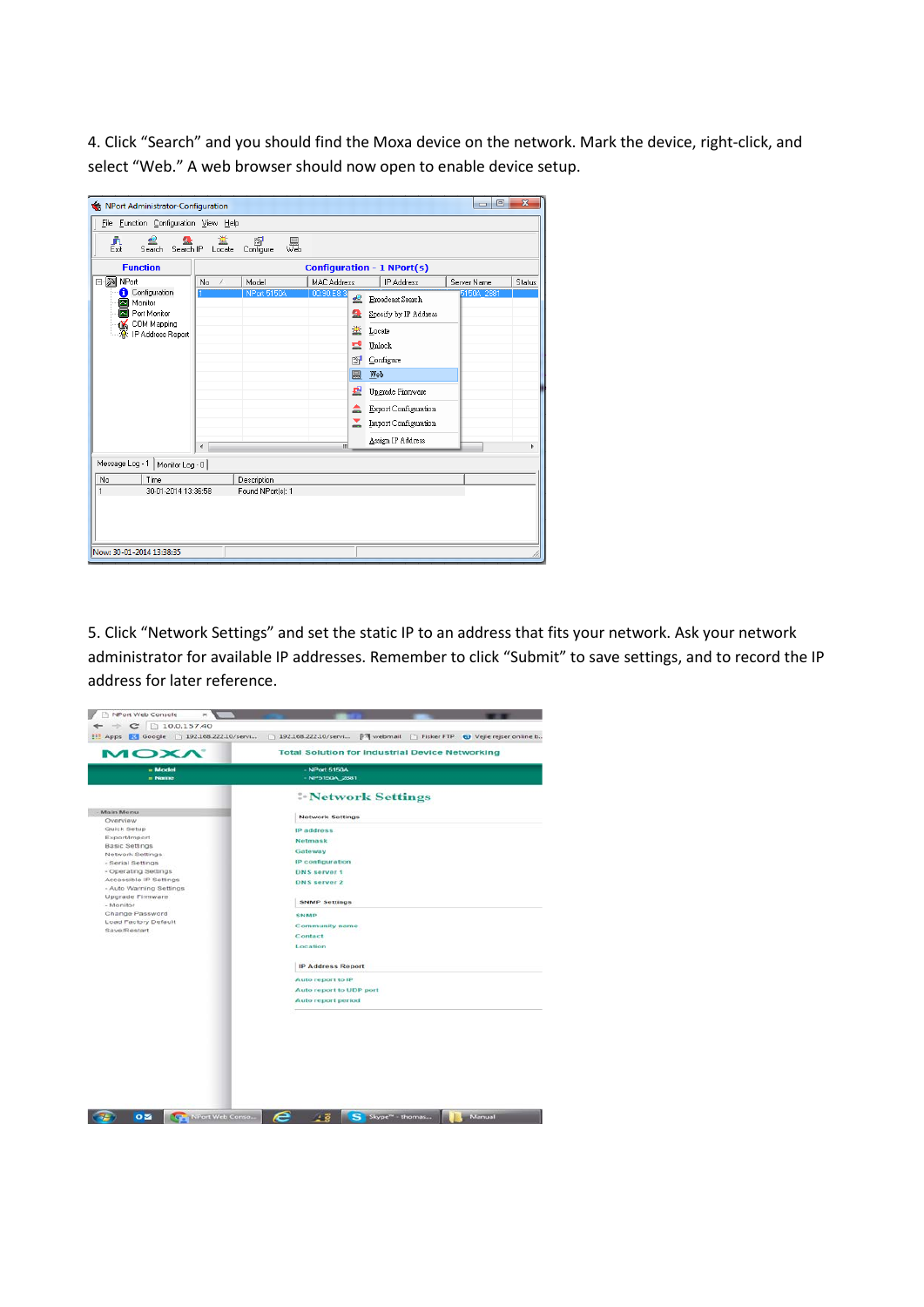6. Click on "Serial Settings" to expand the sub-menu and click "Port 1" to set up the serial settings. Set each field according to the picture below. Remember to click "Submit" to save the settings.

| <b>« Model</b>                                      | - NPort 5150A                 | $=$ IP                                            | $-10.0157.40$  |
|-----------------------------------------------------|-------------------------------|---------------------------------------------------|----------------|
| $n$ Name                                            | - NP5150A_2881                | $=$ Serial NO.                                    | $-2881$        |
|                                                     | <b>Serial Settings</b>        |                                                   |                |
| Main Menu<br>Overview                               | Port 1                        |                                                   |                |
| Quick Setup<br>Export/Import                        | Port alias                    |                                                   |                |
| Basic Settings<br>Network Settings                  | <b>Serial Settings</b>        |                                                   |                |
| - Serial Settings<br>Port 1<br>- Operating Settings | <b>Baud rate</b><br>Data bits | 115200 $+$<br>$8 - $                              |                |
| Accessible IP Settings<br>- Auto Warning Settings   | <b>Stop bits</b><br>Parity    | $1 - 7$<br>None v                                 |                |
| Upgrade Firmware<br>- Monitor                       | Flow control<br><b>FIFO</b>   | None<br>$\pmb{\mathrm{v}}$<br><sup>®</sup> Enable | <b>Disable</b> |
| Change Password<br>Load Factory Default             | Interface                     | RS-232<br>$\pmb{\mathrm{v}}$                      |                |
| Save/Restart                                        |                               | <b>Submit</b>                                     |                |
|                                                     |                               |                                                   |                |
|                                                     |                               |                                                   |                |
|                                                     |                               |                                                   |                |
|                                                     |                               |                                                   |                |
|                                                     |                               |                                                   |                |
|                                                     |                               |                                                   |                |
|                                                     |                               |                                                   |                |
|                                                     |                               |                                                   |                |

7. Now click "Operating settings" to expand the sub-menu, and then click "Port 1." Set the Operation Mode to "Reverse Telnet" and click "Submit" to save the settings.

|                         | <b>Operation Modes</b>      |                               |  |  |  |
|-------------------------|-----------------------------|-------------------------------|--|--|--|
| - Main Menu             |                             |                               |  |  |  |
| Overview                | Port <sub>1</sub>           |                               |  |  |  |
| Quick Setup             | <b>Operation mode</b>       | <b>Reverse Telnet</b><br>▼    |  |  |  |
| Export/Import           | <b>TCP alive check time</b> | $(0 - 99$ min)                |  |  |  |
| <b>Basic Settings</b>   |                             |                               |  |  |  |
| <b>Network Settings</b> | <b>Inactivity time</b>      | $(0 - 65535 \text{ ms})$<br>Ю |  |  |  |
| - Serial Settings       | <b>Local TCP port</b>       | 4001                          |  |  |  |
| Port 1                  | $Map < CR-LF$               | CR-LF V                       |  |  |  |
| - Operating Settings    |                             |                               |  |  |  |
| Port 1                  |                             | Submit                        |  |  |  |
| Accessible IP Settings  |                             |                               |  |  |  |
| - Auto Warning Settings |                             |                               |  |  |  |
| Upgrade Firmware        |                             |                               |  |  |  |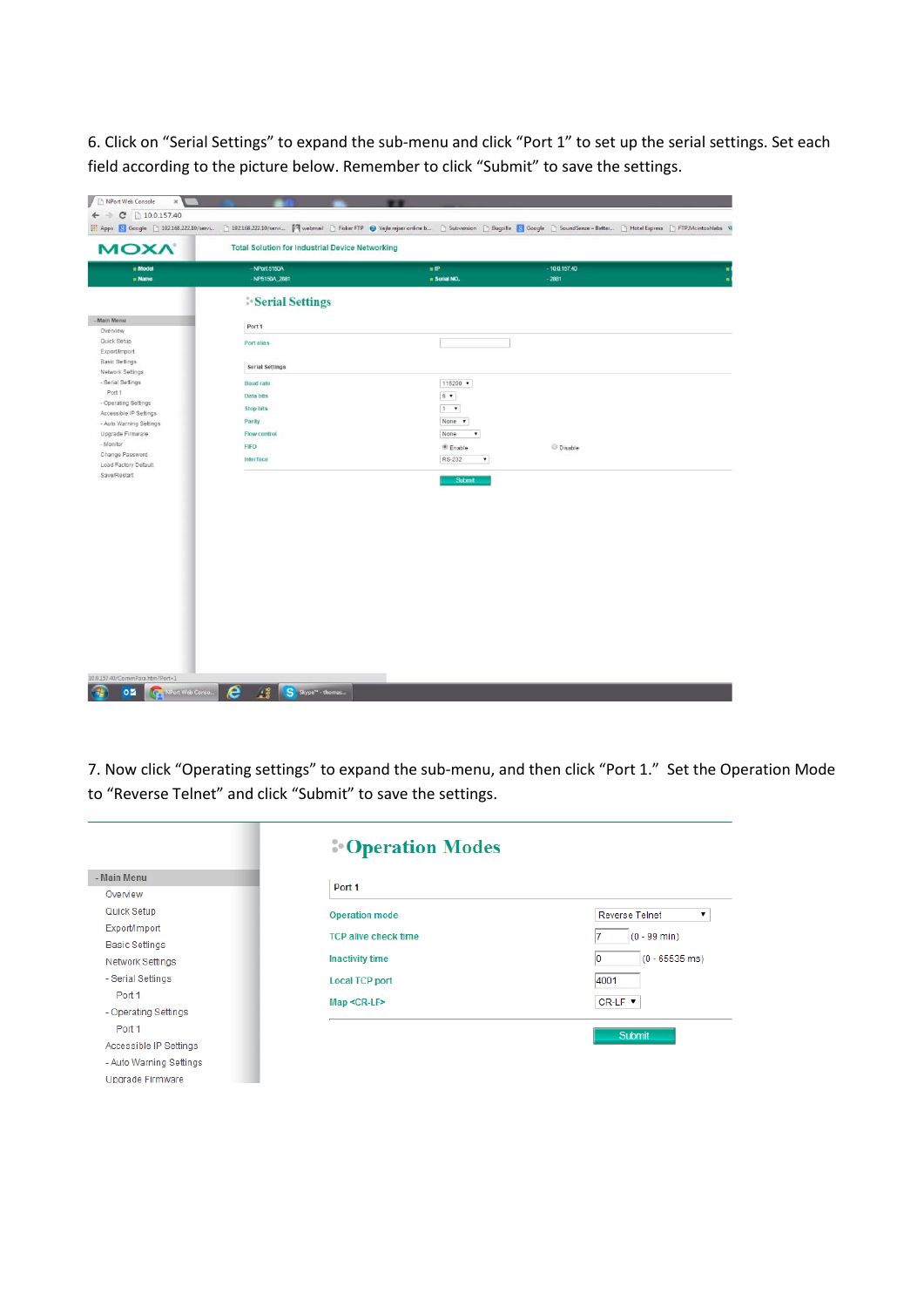8. Now open the Lyngdorf Remote App on your tablet or smart phone. If you have no Lyngdorf Audio or Steinway Lyngdorf components on the network, you will receive a connection error. At the bottom of the screen, click "Devices."

9. On the Devices page, click on the "+" sign at the top right-hand side of the screen. You can now manually add devices to your App by typing in the device name, for example, "TDAI-2170." The Host name is the IP address of your device. The Port Number is the "local TCP port" that was set up in the Moxa device, here 4001. Now click "Add" and connect to the new device.

| Select device                                           | $\pm$ |              |                                |                         | Add device         |                    |                |        |           |          |
|---------------------------------------------------------|-------|--------------|--------------------------------|-------------------------|--------------------|--------------------|----------------|--------|-----------|----------|
| Stored device: tdai2170                                 |       |              | <b>TDAI2170</b>                |                         |                    |                    |                |        |           |          |
| Manually entered devices<br>tdai2170 - 10.0.157.40:4001 |       |              | 10.0.157.100                   |                         |                    |                    |                |        |           |          |
|                                                         |       |              | 4001                           |                         |                    |                    |                |        | $\bullet$ |          |
|                                                         |       |              |                                |                         | Add                |                    |                |        |           |          |
|                                                         |       |              |                                |                         |                    |                    |                |        |           |          |
|                                                         |       |              |                                |                         |                    |                    |                |        |           |          |
|                                                         |       | $\mathbf{1}$ | $\mathbf{3}$<br>2 <sup>1</sup> | $\overline{4}$          | 5 <sup>1</sup>     | 6                  | 7 <sup>1</sup> | 8      | 9         | 0        |
|                                                         |       |              | ÷,<br>$\sqrt{2}$               | $\frac{1}{2}$           | $\left($           | $\left  \ \right $ |                | kr 8 @ |           | ,,       |
|                                                         |       | $#+-$        | $\blacksquare$                 | $\overline{ }$          | $\dot{\mathbf{c}}$ |                    | ļ              | ,      |           | $\times$ |
| Confirm device change                                   |       | <b>ABC</b>   | $\bigoplus$                    | $\overline{\mathsf{Q}}$ |                    | Mellemrum          |                |        | OK        |          |